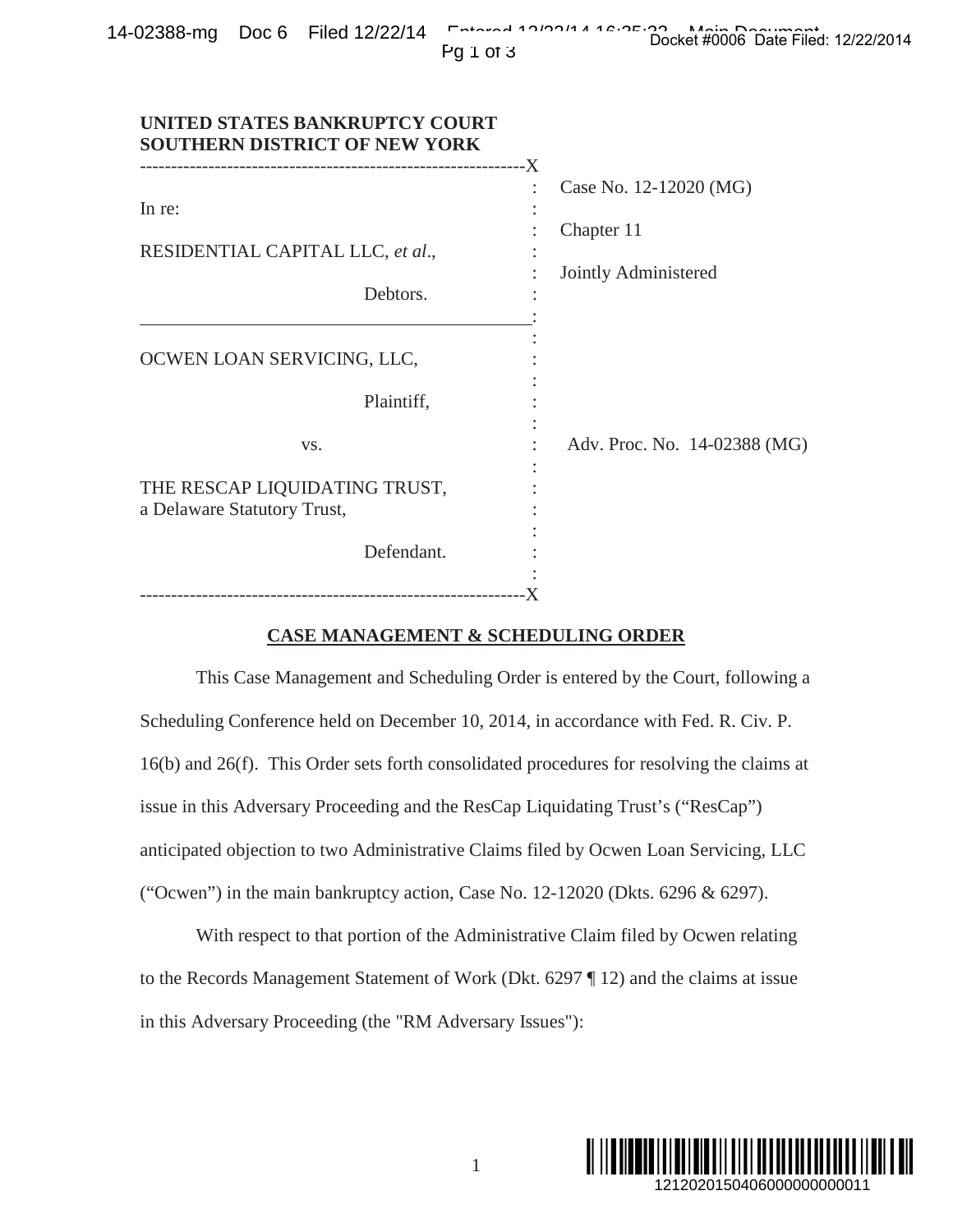## 14-02388-mg Doc 6 Filed 12/22/14 Entered 12/22/14 16:35:33 Main Document Pg 2 of 3

1. ResCap and Ocwen will meet and confer and attempt to agree on a stipulated set of undisputed facts with respect to the RM Adversary Issues on or before January 23, 2015.

2. If the parties are able to agree on a stipulated set of undisputed facts, the parties will submit cross motions for summary judgment on the RM Adversary Issues pursuant to the following schedule:

- Opening briefs shall be filed on or before February 13, 2015;
- Opposition briefs shall be filed on or before March 13, 2015;
- Reply briefs shall be filed on or before April 3, 2015; and
- When briefing is completed, the parties will request that the Court schedule a hearing on the parties' cross motions.

3. If the parties are unable to agree on a stipulated set of undisputed facts, or if the parties otherwise agree that limited discovery is necessary in order to brief cross motions for summary judgment on the RM Adversary Issues, the parties will propose to the Court a modified briefing schedule with respect to limited discovery on the RM Adversary Issues.

4. The parties' cross motions on the RM Adversary Issues shall be captioned in this Adversary Proceeding and in the main bankruptcy proceeding, and the Court's ruling on the motions shall be dispositive of Ocwen's claims in the Adversary Proceeding and that portion of ResCap's objection in the main action to that portion of Ocwen's Administrative Claim Dkt. 6297 related to the RM Adversary Issues.

5. ResCap shall not be required to answer or otherwise respond to Ocwen's complaint in this Adversary Proceeding (and agrees not to) pending a dispositive determination by the Court of the cross motions for summary judgment.

2